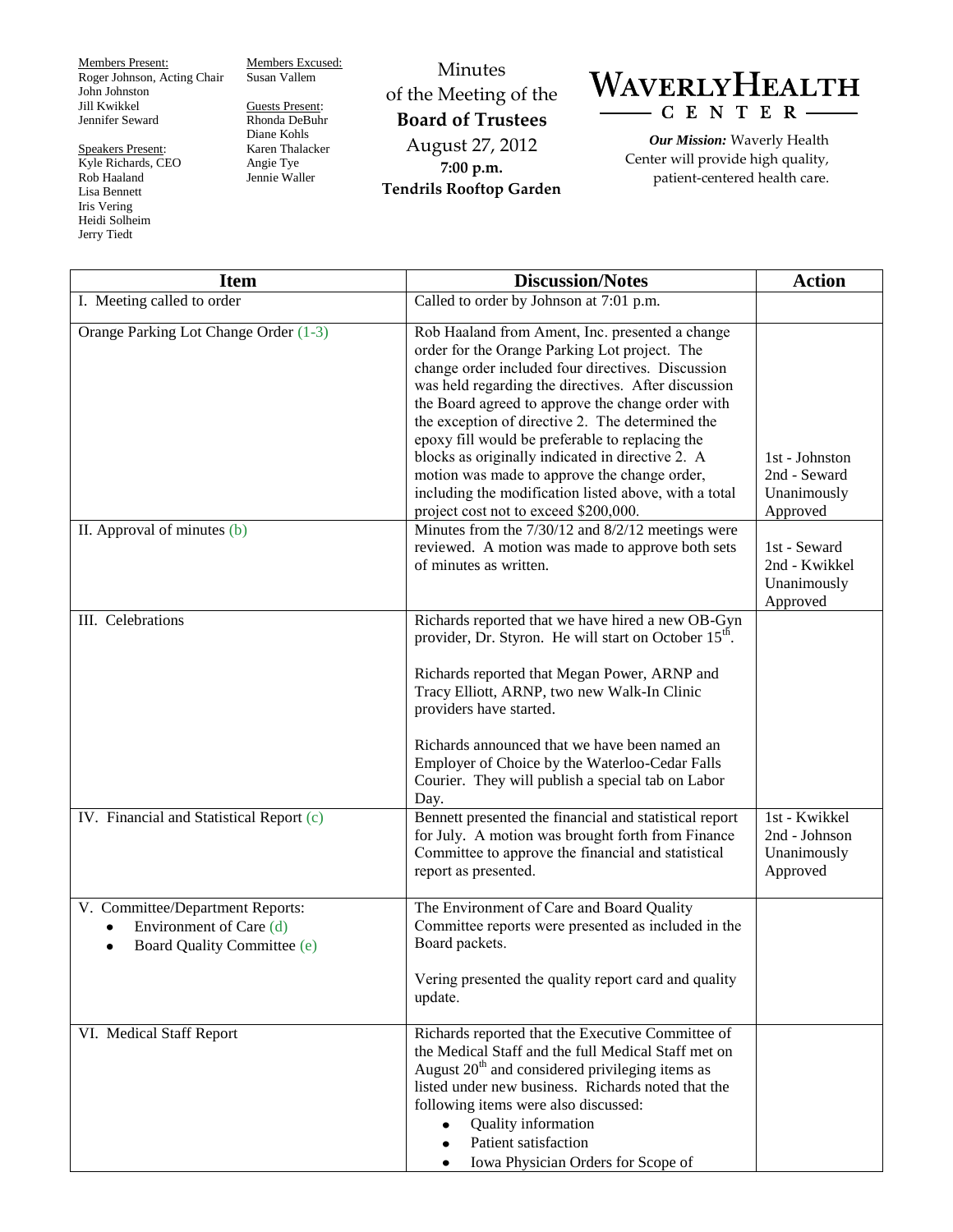|                                                                                                                                                                                                                                                                                                                             | Treatment (IPOST)                                                                                                                                                                                                                                                                                                                                                                                                                                                          |                                                            |
|-----------------------------------------------------------------------------------------------------------------------------------------------------------------------------------------------------------------------------------------------------------------------------------------------------------------------------|----------------------------------------------------------------------------------------------------------------------------------------------------------------------------------------------------------------------------------------------------------------------------------------------------------------------------------------------------------------------------------------------------------------------------------------------------------------------------|------------------------------------------------------------|
| VII. C.E.O.'s Report<br>$\bullet$ Audit Services (f)                                                                                                                                                                                                                                                                        | Richards presented the letter of engagement for audit<br>services from Denman & Company. The agreement<br>is for three years. A motion was made to approve<br>the agreement for audit services as presented.                                                                                                                                                                                                                                                               | 1st - Kwikkel<br>2nd - Seward<br>Unanimously<br>Approved   |
| Strategic Plan (g)                                                                                                                                                                                                                                                                                                          | Richards presented the narrative of the new strategic<br>plan. He noted that an operational plan detailing<br>objectives and timelines will be presented to the<br>Board next month. A motion was made to approve<br>the strategic plan as presented.                                                                                                                                                                                                                      | 1st - Johnston<br>2nd - Kwikkel<br>Unanimously<br>Approved |
| ANCC Agreement (4)                                                                                                                                                                                                                                                                                                          | Richards presented an agreement with ANCC<br>Credentialing Knowledge Center for consulting<br>services. The agreement provides for consulting<br>services at a pay for use rate with a not to exceed<br>amount of \$13,600. A motion was made to approve<br>the agreement as presented.                                                                                                                                                                                    | 1st - Seward<br>2nd - Kwikkel<br>Unanimously<br>Approved   |
| VIII. Old Business<br>• Orange Parking Lot Change Order (moved<br>to the beginning of the agenda)                                                                                                                                                                                                                           |                                                                                                                                                                                                                                                                                                                                                                                                                                                                            |                                                            |
| IX. New Business<br>• Compliance Annual Report (h)<br>Auxiliary Annual Report (i)                                                                                                                                                                                                                                           | Bennett presented the Compliance Annual Report as<br>included in the Board packets. A motion was made<br>to approve the report as presented.<br>Richards presented the Auxiliary Annual Report as<br>included in the Board packets. The Board expressed<br>appreciation to the Auxiliary for their dedication to                                                                                                                                                           | 1st - Johnston<br>2nd - Seward<br>Unanimously<br>Approved  |
| <b>Environment of Care/Emergency</b><br><b>Management Annual Evaluations:</b><br>$\blacksquare$ Emergency Management (j1)<br>• Fire Prevention( $\overline{12}$ )<br>$\blacksquare$ Hazardous Materials & Waste (j3)<br>• Medical Equipment $(i4)$<br>■ Safety $(j5)$<br>• Security $(j6)$<br>$\blacksquare$ Utilities (j7) | Waverly Health Center.<br>Bennett presented the EOC and Emergency<br>Management Operations Fiscal Year 2012 annual<br>evaluations as included in the Board packets. A<br>motion was made to approve the annual evaluations<br>as presented.                                                                                                                                                                                                                                | 1st - Johnston<br>2nd - Kwikkel<br>Unanimously<br>Approved |
| Waverly-Shell Rock Athletic Trainer<br>Request (\$8,750)                                                                                                                                                                                                                                                                    | Richards presented a request from Waverly-Shell<br>Rock (W-SR) Community Schools to provide<br>funding assistance for their athletic training program.<br>Discussion was held regarding the health benefit of<br>the athletic training program for the community.<br>Solheim also noted the marketing benefits provided<br>through the Booster Club as a result of our donation.<br>A motion was made to approve an \$8,750 donation<br>for the athletic training program. | 1st - Kwikkel<br>2nd - Seward<br>Unanimously<br>Approved   |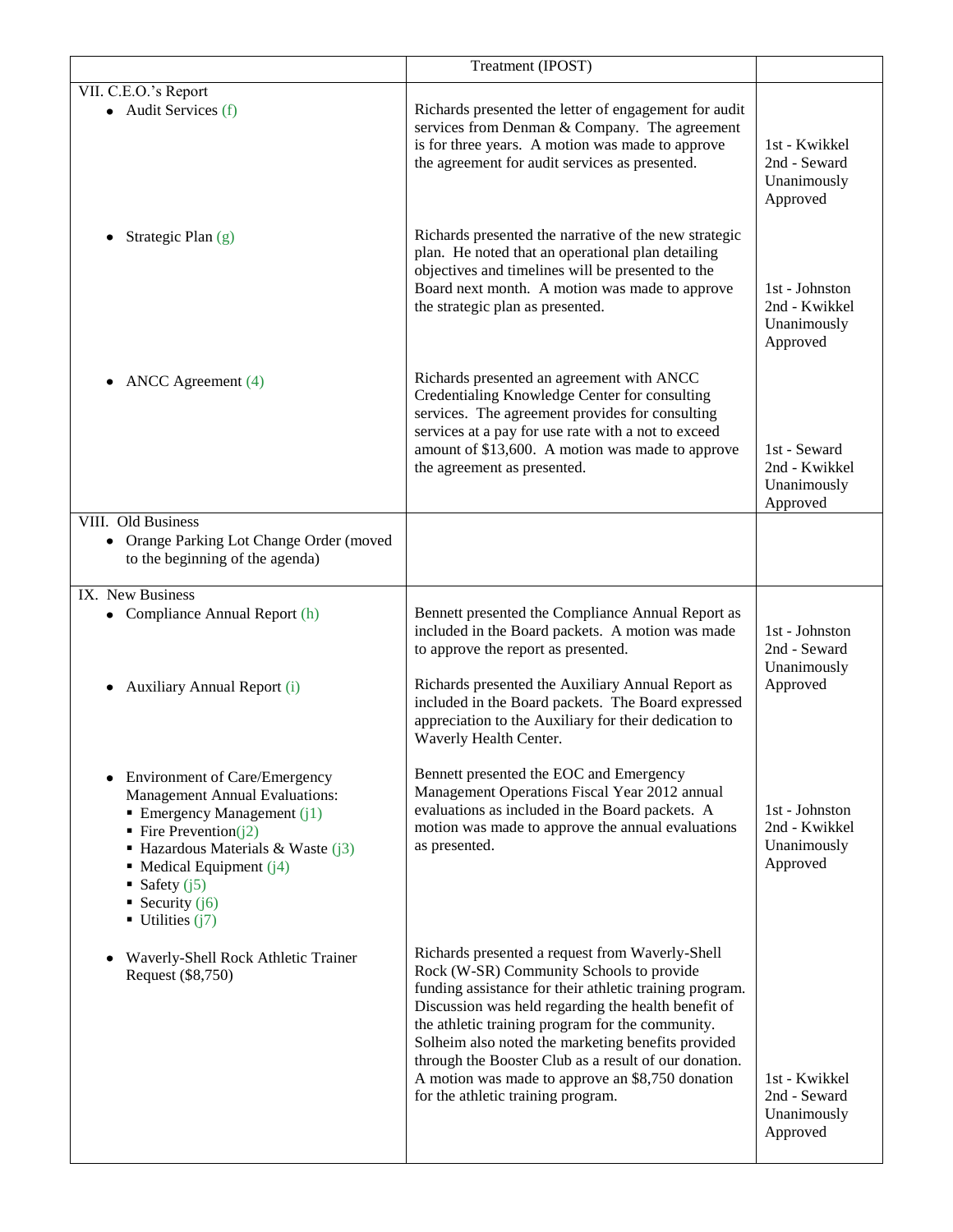| • CEO Contract Approval                                                                                                                                                                                                                                                                                                                                                                                                                                                                                                                                                                                                                                                                                                                                                                                                                                                                                                                                                                                                                                                                                                                          | Richards presented a change to his contract allowing<br>for an automatic annual renewal of the agreement. A<br>motion was made to approve the contract as<br>presented.                                                                                                                                                                                      | 1st - Seward<br>2nd - Kwikkel<br>Unanimously<br>Approved  |
|--------------------------------------------------------------------------------------------------------------------------------------------------------------------------------------------------------------------------------------------------------------------------------------------------------------------------------------------------------------------------------------------------------------------------------------------------------------------------------------------------------------------------------------------------------------------------------------------------------------------------------------------------------------------------------------------------------------------------------------------------------------------------------------------------------------------------------------------------------------------------------------------------------------------------------------------------------------------------------------------------------------------------------------------------------------------------------------------------------------------------------------------------|--------------------------------------------------------------------------------------------------------------------------------------------------------------------------------------------------------------------------------------------------------------------------------------------------------------------------------------------------------------|-----------------------------------------------------------|
| <b>Request for Privileges:</b><br>Stephen Styron, MD - OB/Gyn, WHC<br>• Ashar Afzal, MD - Anesthesiology,<br><b>CVMS</b><br>Frank Hawkins, MD - Anesthesiology,<br><b>CVMS</b>                                                                                                                                                                                                                                                                                                                                                                                                                                                                                                                                                                                                                                                                                                                                                                                                                                                                                                                                                                   | Privileging items were presented as individually<br>listed at left. All files have been reviewed by the<br>Executive Committee of the Medical Staff. The<br>Executive Committee recommends approval. A<br>motion was made to approve all privileging items as<br>individually considered and recommended by the<br>Executive Committee of the Medical Staff. | 1st - Johnston<br>2nd - Seward<br>Unanimously<br>Approved |
| <b>Provisional Appointment:</b><br>• Nathan Larson, DPM - Courtesy,<br>Podiatry, Cedar Valley Podiatry, PC<br>Geri Edmonds, PA-C - Courtesy,<br>Orthopedics, Covenant<br>• Paula Vroman, OPA-C - Courtesy,<br>Orthopedics, Covenant<br>• Himanshu Tandon, MD - Consulting,<br>Cardiology, CVMS<br>• Debanik Chaudhuri, MD - Consulting,<br>Cardiology, CVMS<br>• Diane Conley, MD - Consulting,<br>Radiology, vRad<br>• Susan Austin, MD - Consulting,<br>Radiology, vRad<br>Tracy Elliott, ARNP - Courtesy, Family<br>Practice, WHC<br>Reappointments to Medical Staff:<br>٠<br>• Annette Geary, ARNP – Consulting,<br>Dermatology, Dermatology Associates<br>PC<br>• Jessica Gerlach, PA-C – Consulting,<br>Dermatology, Dermatology Associates<br>PC<br>• Michael Berstler, MD - Active, Family<br>Practice, IHS<br>$\blacksquare$ James Cafaro, MD – Consulting,<br>Pulmonology, CVMS<br>• M. Michele Martins, MD – Active,<br>OB/Gyn, WHC<br>Kent Nickell, MD - Consulting,<br>Pathology, Allen<br>• Stacy Wagner, DO – Active, Pediatrics,<br><b>WHC</b><br>Provisional to Regular Privileges:<br>• Chris Eagan, DO – Courtesy, Orthopedic |                                                                                                                                                                                                                                                                                                                                                              |                                                           |
| Surgery, Covenant<br>Gary Knudson, MD - Courtesy,<br>Orthopedic Surgery, Covenant<br>• Stephen Gogel, OPA – Courtesy,<br>Physician Assistant, Covenant<br>• Dennis Mangrich, OPA – Courtesy,<br>Physician Assistant, Covenant                                                                                                                                                                                                                                                                                                                                                                                                                                                                                                                                                                                                                                                                                                                                                                                                                                                                                                                    |                                                                                                                                                                                                                                                                                                                                                              |                                                           |
| Resignations:<br>Kerrie Bossard, MD - Active, General<br><b>Surgery WHC</b><br>$\blacksquare$ Thomas Fay, MD – Consulting,                                                                                                                                                                                                                                                                                                                                                                                                                                                                                                                                                                                                                                                                                                                                                                                                                                                                                                                                                                                                                       |                                                                                                                                                                                                                                                                                                                                                              |                                                           |